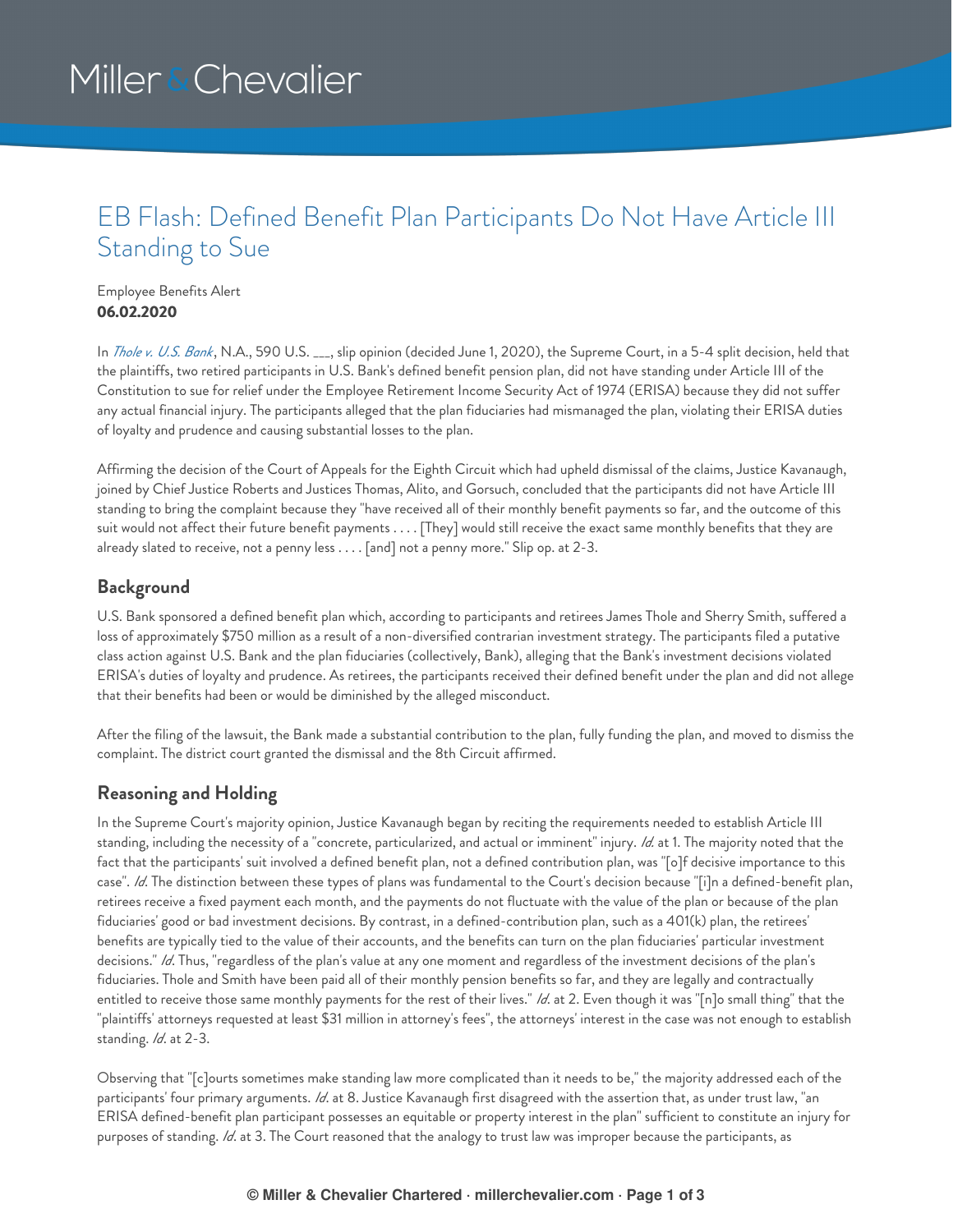## Miller & Chevalier

beneficiaries of a defined benefit plan, were guaranteed a certain amount of benefits which would not vary and did not "depend on how well the trust is managed". *Id*. at 4.

The Court disagreed with the participants' second argument that that they were representatives of the defined benefit plan, stating that representatives must nevertheless establish an injury, which they could not do, nor could they show that the plan's claims had been assigned to them or that they were otherwise "appointed to represent the plan." *Id*. at 5. The participants' third argument that ERISA granted them a right to bring a claim as beneficiaries of the defined benefit plan fared no better, with Justice Kavanaugh quoting the Court's prior decisions rejecting the view that "a plaintiff automatically satisfies the injury-in-fact requirement whenever a statute grants a person a statutory right and purports to authorize that person to sue to vindicate that right." *Id*. Here, the majority reinforced the distinction, stating that a "cause of action does not affect the Article III standing analysis." *Id*.

Fourth, the plaintiffs argued that without the right to sue for suspected improper fiduciary conduct "no one will meaningfully regulate plan fiduciaries." *Id*. at 6. The Court rejected this argument, pointing out that employers sponsoring ERISA defined benefit plans have "strong incentives to root out fiduciary misconduct because the employers are entitled to the plan surplus and are often on the hook for plan shortfalls." *Id*. As a result, "about the last thing a rational employer wants or needs is a mismanaged retirement plan." *Id*. The Department of Labor's authority to enforce ERISA's fiduciary obligations, the Pension Benefit Guaranty Corporation's obligations "to pay the vested pension benefits of the retirees, often in full", and other federal and state criminal laws further supported the majority's views. *Id*. at 7-8 and n.2.

Lastly, the Court discussed an alternative theory presented by amici for the participants which contended that they could "sue if the mismanagement of the plan was so egregious that it substantially increased the risk that the plan and the employer would fail and be unable to pay the participants' future pension benefits." *Id*. at 7. The Court skirted the issue, stating that the participants did not assert such a theory, nor did they put forward sufficient facts to show that the mismanagement had been egregious to such a degree. *Id*. at 8.

Acknowledging that participants alleged that the plan had been underfunded, according to the majority, such "a bare allegation of plan underfunding does not itself demonstrate a substantially increased risk that the plan and the employer would both fail." *Id*.

The majority therefore concluded that the dismissal was proper for lack of Article III standing: the participants "have received all of their vested pension benefits so far, and . . . . [w]inning or losing this suit would not change the plaintiffs' monthly pension benefits." *Id*.

Justice Thomas's concurrence took issue with analogies to trust law and that Article III standing looks to the rights of the person asserting the claim. In his view, the participants asserted a private claim on behalf of the plan which belonged to the plan, not to the participants, and had not been assigned. Slip op., Concurrence at 2.

In the dissenting opinion, Justice Sotomayor, joined by Justices Ginsburg, Breyer, and Kagan, strongly disagreed with the majority for holding that the "Constitution prevents millions of pensioners from enforcing their rights to prudent and loyal management of their retirement trusts." Slip op., Dissent at 1. She maintained that the participants had an "equitable interest" that had "support in traditional trust law." Slip op., Dissent at 4. Further, she would recognize the participants' Article III "standing because a breach of fiduciary duty is a cognizable injury, regardless whether that breach caused financial harm or increased a risk of nonpayment." Slip op., Dissent at 10.

The decision is [posted](https://www.supremecourt.gov/opinions/19pdf/17-1712_0971.pdf) here.

The information contained in this communication is not intended as legal advice or as an opinion on specific facts. This information is not intended to create, and receipt of it does not constitute, a lawyer-client relationship. For more information, please contact one of the senders or your existing Miller & Chevalier lawyer contact. The invitation to